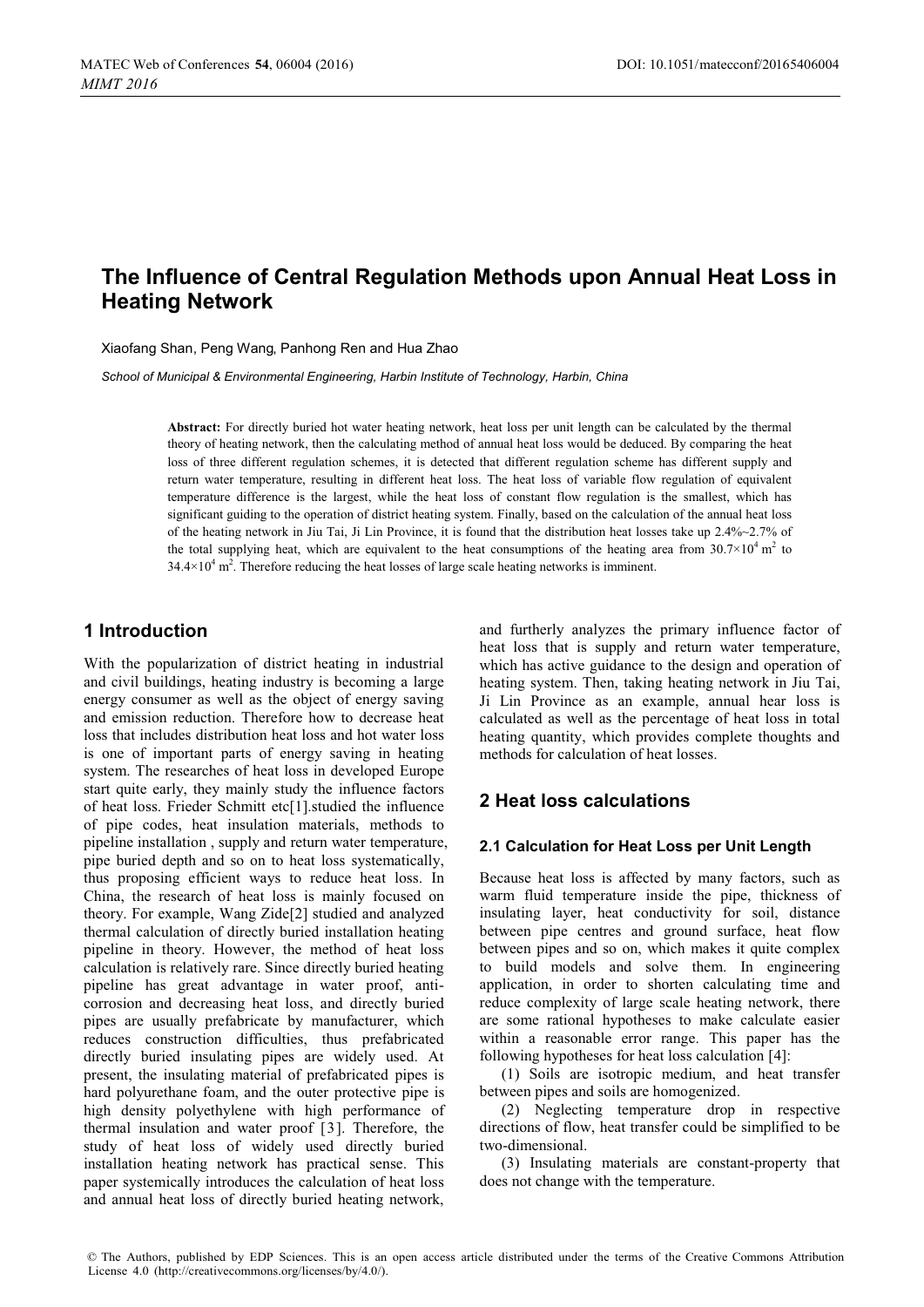(4) The heat resistance of pipe wall is always neglected since it is very small. It can be approximatively thought that the temperature of pipe wall is the same as the temperature inside the pipe.

By simplifying boundary conditions and calculation methods, when heating pipes are buried in parallel, heat losses of supply pipe can be calculated with the following formula:

$$
q_{g} = \frac{(t_{g} - t_{w})(R_{b} + R_{w} + R_{t}) - (t_{h} - t_{w})R_{c}}{(R_{b} + R_{w} + R_{t})^{2} - R_{c}^{2}}
$$
(1)

Heat losses of return pipe can be calculated with the following formula:

$$
q_{h} = \frac{(t_{h} - t_{w})(R_{b} + R_{w} + R_{t}) - (t_{g} - t_{w})R_{c}}{(R_{b} + R_{w} + R_{t})^{2} - R_{c}^{2}}
$$
(2)

With the following definitions:  $t_e$ =supply water temperature  $\lceil \, {}^{\circ}\!C \, \rceil$  $t_h$ =return water temperature  $\lceil \degree C \rceil$  $t_w$ =ambient air temperature<sup>[°</sup>C<sup>]</sup>  $R_b$ =insulation resistance [m<sup>2</sup>K/W]  $R_w$ =outer pipe resistance [m<sup>2</sup>K/W]  $R_t$ =ground resistance [m<sup>2</sup>K/W]

 $R_c$ =coinciding resistance [m<sup>2</sup>K/W]

Firstly, according to the heat conduction formula of the cylinder [5], insulation resistance can be calculated with the following formula:

$$
R_{b} = \frac{1}{2\pi\lambda_{b}} \ln \frac{D_{b}}{D_{o}}
$$
 (3)

With the following definition:

 $\lambda_b$ =heat conductivity for insulation [W/mK]

 $D_b$ =outer insulation diameter [m]

 $D<sub>o</sub>$  = outer pipe diameter [m]

Outer pipe resistance can be calculated with the following formula [5]:

$$
R_{w} = \frac{1}{2\pi\lambda_{w}} \ln \frac{D_{w}}{D_{b}}
$$
 (4)

With the following definition:

*λw*=heat conductivity for outer pipe [W/mK]

 $D_w$ = outer pipe diameter with protective pipe [m]

The ground resistance is generally calculated by virtual heat source method. Virtual heat source method assumes there a line heat source at some point in the middle of the pipe, and its heat productivity  $q_l$  is equal to the heat productivity of pipe surface. At the same time, the method also assumes that there is line heat congruence, a negative line heat source, whose heat productivity is  $-q_l$  at its symmetric point regarded the ground surface as the symmetry axis. By superimposing the thermal fields of two heat sources, then we can use the final thermal field to simulate thermal field of directly buried pipes to detect the ground resistance. When the buried depth of pipes is deeper, the ground resistance can be approximately calculated with the following formula [5]:

$$
R_{i} = \frac{1}{2\pi\lambda_{i}} \ln \frac{4H}{D_{w}}
$$
 (5)

With the following definition:

*λ*=heat conductivity for ground [W/mK]

H=converted buried depth of pipes [m]

Because convective heat transfer should be considered while calculating heat loss of pipes, converted buried depth of pipes can be calculated with the following formula:

$$
H = h + \frac{\lambda_i}{a_k} \tag{6}
$$

With the following definition:

*h*=the distance from the ground surface to the central of pipes [m]

 $a_k$ =heat transfer coefficient of ground,  $12 \sim 15$ W/mk,

When the pipes of heating network are installed in parallel, the heat transfer between two pipes should be considered. According to the method proposes by Szubin, the Soviet Union Scholar, the influence between two pipes could be simplified as a coinciding resistance  $R_c$  [6]. So the coinciding resistance can be calculated with the following formula:

$$
R_c = \frac{1}{2\pi\lambda_i} \sqrt{\left(\frac{2H}{b}\right)^2 + 1} \tag{7}
$$

With the following definition:

*b*=distance between centers of two pipes [m]

### **2.2 Annual Heat Losses Calculation**

For traditional heating system, supply and return water temperature as requested regulations varies with the outdoor temperature, and heat loss varied as well during heating period. So annual heat losses are affected by outdoor temperature and corresponding heating hours, and annual heat losses can be calculated with the following formula:

$$
Q_{l} = \sum_{j=1}^{k} \int_{120}^{N_p} (q_g + q_h) l_j dn
$$
 (8)

With the following definition:

 $Q$ =annual heat losses [J]

 $l_j$ = the length of number j pipe [m]

k=the total number of calculated pipes

 $N_p$ =the total heating hours [h]

While calculating annual heat losses, corresponding continuous heating hours *n* of different outdoor temperature should be defined, and the parameter can be calculated by non-dimensional formula. When design outdoor temperature for heating  $t_w$ , outdoor mean temperature during heating period  $t_{pi}$ , and heating days *N'*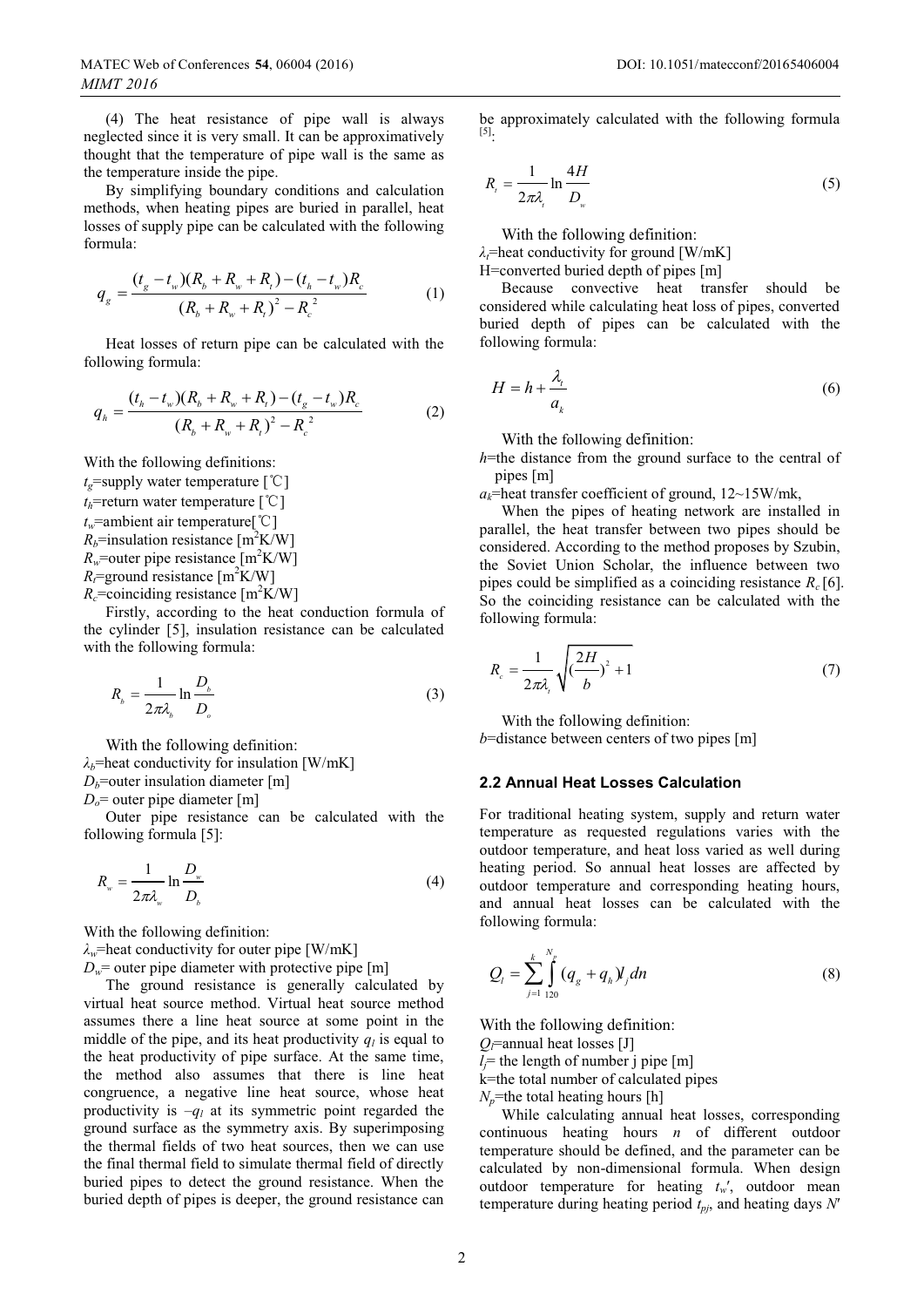are known, based on the non-dimensional formula corresponding heating hours of some outdoor temperature can be calculated with the following formula:

$$
n = \begin{cases} 120 & t_{\text{w}} \le t_{\text{w}}' \\ \frac{1 - (t_{\text{w}} - t_{\text{w}}') / (t_{\text{w}} - t_{\text{w}}')}{\beta_{\text{w}}} \times N' + 5 \times 24 & t_{\text{w}}' \le t_{\text{w}} \le 5 \end{cases}
$$
(9)

In the formula, 
$$
\mu = \frac{N' - 5}{N'}
$$
,  $b = \frac{5 - \mu t_{m}}{\mu t_{m} - t'_{w}}$  and  
 $\beta_{0} = \frac{5 - t'_{w}}{t_{m} - t'_{w}}$  are non-dimensional parameters.

### **3 Analysises of influence factors of heat loss**

The influence factors of heat loss include buried depth of pipes, supply and return temperature, pipe diameter and so on. For a real heating system, some parameters like buried depth of pipes and pipe diameter, are fixed. So this text analyses the main factor, supply and return temperature. Since supply and return temperature varies with different regulation ways, heat losses of three different regulation ways, constant flow regulation, centralized regulation with flow varied by steps, variable flow regulation of equivalent temperature difference, are discussed, which in fact analyses the effect of supply and return temperature on heat losses.

It is assumed that the heating pipes are prefabricated insulating pipes, steel pipes are Φ630x8, outer protective pipes are Φ760x11, insulating materials are polyurethane foam, thickness of insulating layer of supply and return pipes is  $\delta = 54$ mm, heat conductivity for insulation is  $\lambda_b$ =0.033 W/mK, outer protective pipes are high density polyethylene, heat conductivity for outer protective pipes is  $\lambda_w$ =0.26 W/mK, pipes are installed in parallel, the distance between two pipes is *b*=0.2m, mean buried depth from the top of pies to the ground surface is *h*=1.3m, and that design supply and return water temperature of heating network is  $\tau_g$ =120°C,  $\tau_h$ =60°C respectively.

During heating period, three different regulation ways are applied, and they are constant flow regulation, centralized regulation with flow varied by steps, and variable flow regulation of equivalent temperature difference. When variable flow regulation of equivalent temperature difference is adopted, temperature difference between supply and return would main at the biggest design temperature difference, and its corresponding supply water temperature is higher than other two regulation ways. Because of higher supply water temperature, the heat losses of supply pipes are bigger than return pipes, leading to bigger heat losses under variable flow regulation of equivalent temperature difference. While constant flow regulation is adopted, the flow of heating system mains constant, supply and return varies with outdoor temperature. For its supply water temperature is lower than supply temperature under

variable flow regulation of equivalent temperature difference, its corresponding heat losses are smaller as well. The reason why heat losses of centralized regulation with flow varied by steps is bigger than heat losses of constant flow regulation is that when the flow is decreased, temperature difference between supply and return pipes will increase with supply water temperature increasing. Through the calculation, heat losses of three regulation ways are shown as the following Figure 1.



**Figure 1**. Heat Losses per Unit Length under Different Regulation Ways

As shown in the figure, different regulation ways have different heat losses, and heat losses of constant flow regulation are the smallest; when relative flow coefficient is 1, heat losses of centralized regulation with flow varied by steps are the same as heat losses of constant flow regulation, but when the relative flow coefficient is 0.75, in order to main indoor temperature, supply water temperature has to be increased, so in this step heat losses obviously are bigger than heat losses of constant flow regulation; compared to other two regulation ways, heat losses of variable flow regulation of equivalent temperature difference are the biggest.

# **4 Annual heat losses of heating network in Jiu Tai**

Long term planning heating area of Jiu Tai heating network is  $1250 \times 10^4$  m<sup>2</sup>, heat load is 676.25M, and design supply and return water temperature is  $120/60^{\circ}$ C. Heating pipes are prefabricated and directly installed with hard polyurethane foam as insulation layer and high density polyethylene as outer protective pipes, and the buried depth from the top pf pipes to the ground surface is 1.3m. In Jiu Tai, the design outdoor tempreature for heating is  $-21^{\circ}$ C, the number of heating days is 169, and mean outdoor temperature is  $-7.6$  °C during heating peroiod.

### **4.1 Annual Heating Consumption of Users**

According to the heating areas and design heat load, space-heating load index per unit floor is  $51 \text{W/m}^2$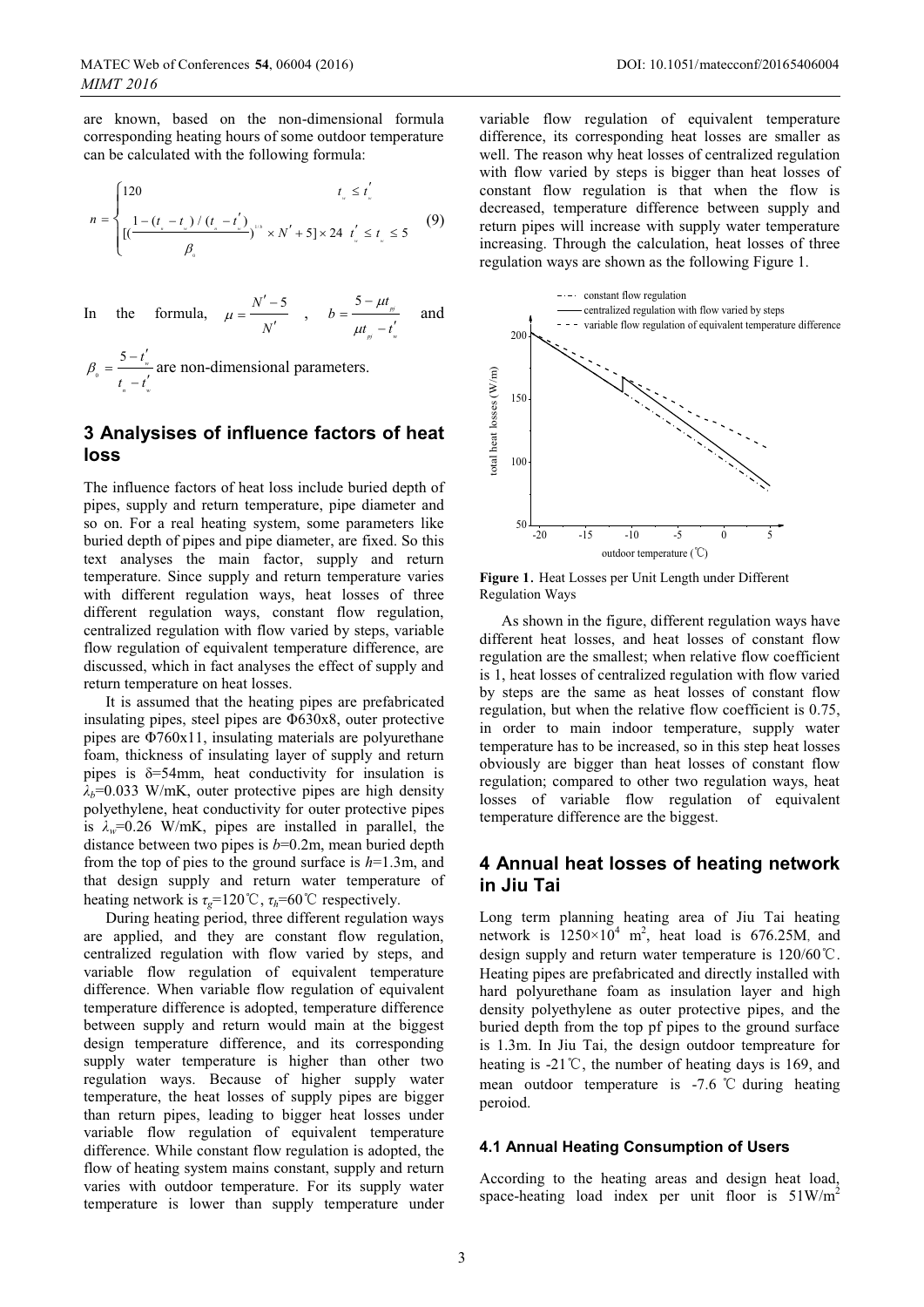without regarding heat losses of primary network. Based on heating load duration graph of Jiu Tai, heating consumption is  $Q_v = \sum Q_h = 6176735.60 \text{GJ}.$ 

### **4.2 Annual Heat Losses for Primary Network under Different Regulation Methods**

For heating system of Jiu Tai, secondary network is applied with constant flow regulation, and primary network is applied with constant flow regulation, centralized regulation with flow varied by steps(relative flow coefficient of second step is 0.75), and variable flow regulation of equivalent temperature difference respectively. The results for three different regulation ways are shown in Figure 2..



**Figure 2** Supply and Return Temperature under Different Regulation Ways

According to Formula 8, annual heat losses under three different regulation ways could be got: annual heat losses for constant flow regulation are  $Q$ <sup>=159906.67GJ;</sup> annual heat losses for centralized regulation with flow varied by steps are  $Q_f$ =165569.92GJ; annual heat losses for variable flow regulation of equivalent temperature difference are  $Q_{\overline{r}}$ =178919.67GJ.

### **4.3 Added Heating Area of Annual Heat Losses**

In order to calculate added heating area of annual heat losses, according to the definition we should firstly calculate annual heating quantity per square meter (*q*), and then annual heat losses divided by *q* equals added heating area because of heat losses. While heating supply quantity includes annual heat consumption for users, heat losses for pipes and heat losses because of lost hot water (assuming that water loss ratio is 2% of system flow).Therefore, the sum of annual heat consumption for users, annual heat losses and heat losses because of lost hot water equals to total heating supply quantity. Heat transfer coefficient is the ratio of annual consumption for users and total heating supply quantity. The results are shown in Table 1.

**Table 1** Added Heating Area of Heat Losses

| Regulation<br>Ways                                              | Constant<br>Flow<br>Regulation | Centralized<br>Regulation<br>With Flow<br>Varied By<br><b>Steps</b> | Variable Flow<br>Regulation Of<br>Equivalent<br>Temperature<br>Difference |
|-----------------------------------------------------------------|--------------------------------|---------------------------------------------------------------------|---------------------------------------------------------------------------|
| <b>Annual Heat</b><br>Consumption<br>for Users<br>$Q_{\nu}(GJ)$ | 6176735.60                     | 6176735.60                                                          | 6176735.60                                                                |
| Annual Heat<br>Losses<br>$Q_l(GJ)$                              | 159906.67                      | 165569.92                                                           | 178919.67                                                                 |
| <b>Total Heating</b><br>Supply<br>Quantity<br>Q(GJ)             | 6517672.99                     | 6523336.18                                                          | 6536.685.93                                                               |
| Percentage of<br><b>Heat Losses</b><br>$(\%)$                   | 2.4                            | 2.5                                                                 | 2.7                                                                       |
| Added<br>Heating Area<br>(m <sup>2</sup> )                      | $30.7 \times 10^{4}$           | $31.8\times10^{4}$                                                  | $34.4\times10^{4}$                                                        |
| <b>Heat Transfer</b><br>Coefficient<br>$(\%)$                   | 94.8                           | 94.7                                                                | 94.5                                                                      |

From the table, we can find that the percentage of heat losses under three different regulation ways varies from 2.4% to 2.7%. The added heating area varies from  $30.7 \times 10^4$  m<sup>2</sup> to  $34.4 \times 10^4$  m<sup>2</sup>. The added heating area under variable flow regulation of equivalent temperature difference is the largest, centralized regulation with flow varied by steps follows, and constant flow regulation is the smallest, which is in consistence with prior analysis.

# **5 Conclusion**

From the above analysis, we can know that for the directly buried hot water heating network (prefabricated pipes):

(1) Different regulation ways have different heat loss per unit length. Heat loss of variable flow regulation of equivalent temperature is the biggest, centralized regulation with flow varied by steps follows, and constant flow regulation is the smallest.

(2) According to the calculation of annual heat losses of heating network in Jiu Tai, different regulation ways have different annual heat losses. During heating period, when applied with variable flow regulation of equivalent difference, supply water temperature is the highest with the biggest heat losses. While supply water temperature of constant flow regulation is the lowest with the smallest heat losses, and heat losses of centralized regulation with flow varied by steps are in the middle.

(3) Through the calculation of heating network in Jiu Tai, annual heat losses of primary network take up 2.4%~2.7% of total heating supply quantity. The added heating area under different regulation ways varies from  $30.7 \times 10^4$  m<sup>2</sup> to  $34.4 \times 10^4$  m<sup>2</sup>. While the scale of heating